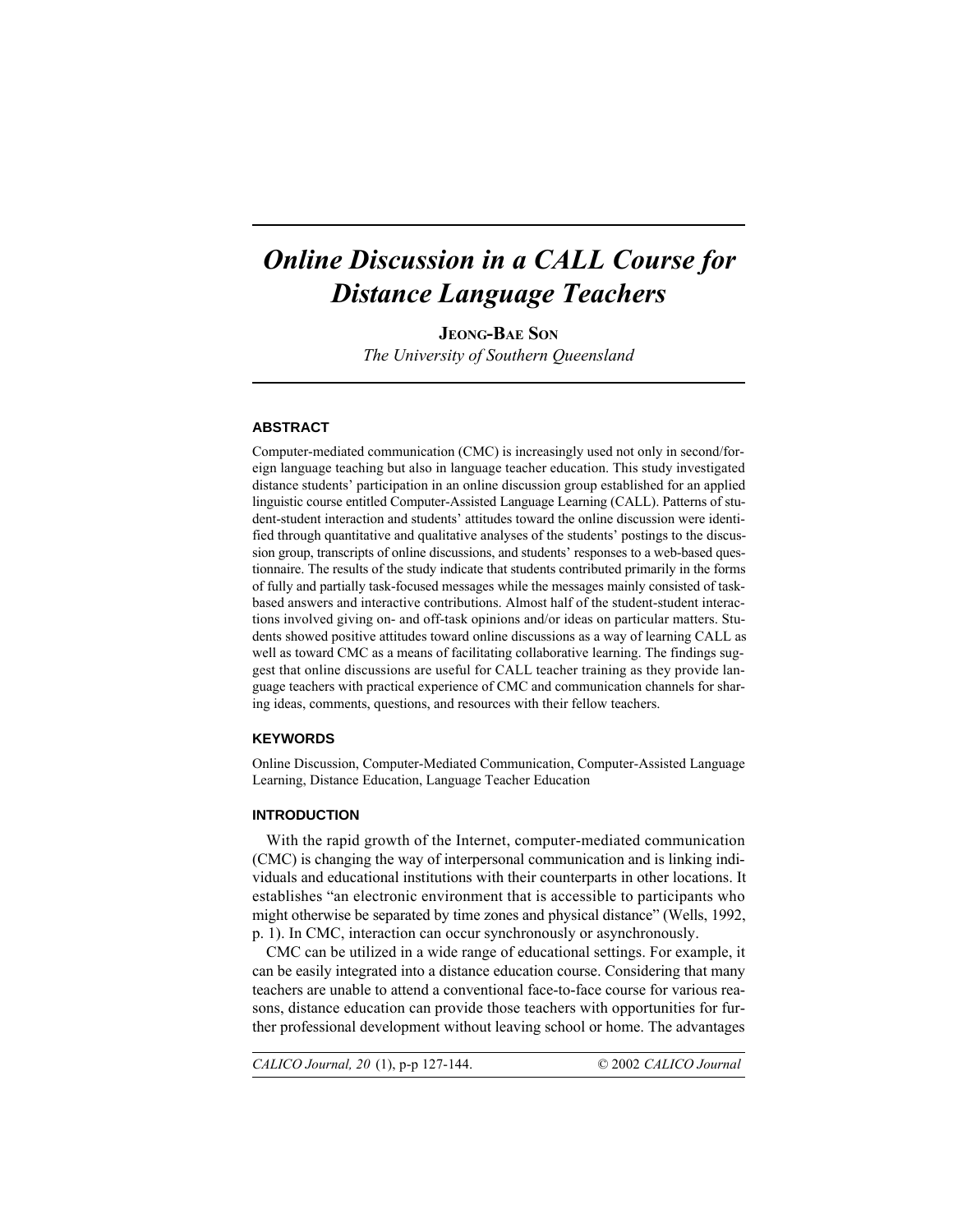

of distance education include self-paced learning, autonomy, and reflection (deep thinking); the disadvantages include difficulties in communication, isolation (reduced contact with peers and with tutors), and undesirable delays in the learning sequence (Howard & McGrath, 1995; Cowan, 1995). For effective learning, the advantages need to be positively exploited while the disadvantages should be overcome by providing adequate support for the learner. In response to this situation, CMC can be used to reduce the difficulties in communication and the feeling of isolation and also make the educational process more flexible (Trentin, 1997).

While computer-assisted language learning (CALL) researchers and practitioners have attempted to look into specific features within CMC which may contribute to improved language learning and teaching, very little research has been published on the evaluation of the effectiveness of CMC in the context of a CALL course and, in particular, on the analysis of patterns of interaction in online CALL discussion groups. This paper addresses this issue and reports the results of a study that evaluated student use and perceptions of asynchronous online discussions on CALL-related topics and investigated student-student interaction via electronic communication.

#### **CMC, CALL AND LANGUAGE TEACHER EDUCATION**

A number of researchers in education have examined various aspects of CMC such as academic writing in computer conferencing (Durham, 1990), flaming behaviour (Lea, O'Shea, Fung, & Spears, 1992), intercultural communication (Ma, 1996), interactions in conventional university courses (Light & Light, 1999; Light, Colbourn, & Light, 1997; Light, Nesbitt, Light, & Burns, 2000; Warren & Rada, 1998), online chat and group work (Pilkington, Bennett, & Vaughan, 2000), tutor group in distance education (Weller, 2000), distance students' online behavior (Wilson & Whitelock, 1997, 1998), and teacher education (Ahern & El-Hindi, 2000; Schlagal, Trathen, & Blanton, 1996; Trentin, 1997).

Similarly, CMC, as an expansion of CALL activities, has been widely used in second/foreign language classrooms in the forms of email (e.g., Barson, 1991; González-Bueno, 1998; Gray & Stockwell, 1998; Kern, 1996; Lunde, 1990; Sanaoui & Lapkin, 1992; Soh & Soon, 1991; Son & O'Neill, 1999), computer conferencing (e.g., Davis & Thiede, 2000; Zähner, Fauverge, & Wong, 2000), electronic discussion groups (e.g., Warschauer, 1996), and electronic bulletin boards (e.g., Lamy & Goodfellow, 1999; Meagher & Castaños, 1996). In line with this widespread use, teacher educators are very keen to include CMC activities in their teacher education programs and try to give teachers practical experience of CMC through their programs (Kamhi-Stein, 2000; Motteram & Teague, 2000; Murray, 2000; Nunan, 1999). In the context of a CALL course particularly, online discussion activities are being integrated into the course as a means of encouraging teachers to develop knowledge through experience (Johnson & Brine, 2000; Son, 2000b).

Recent studies on the use of CMC tools in language teacher education have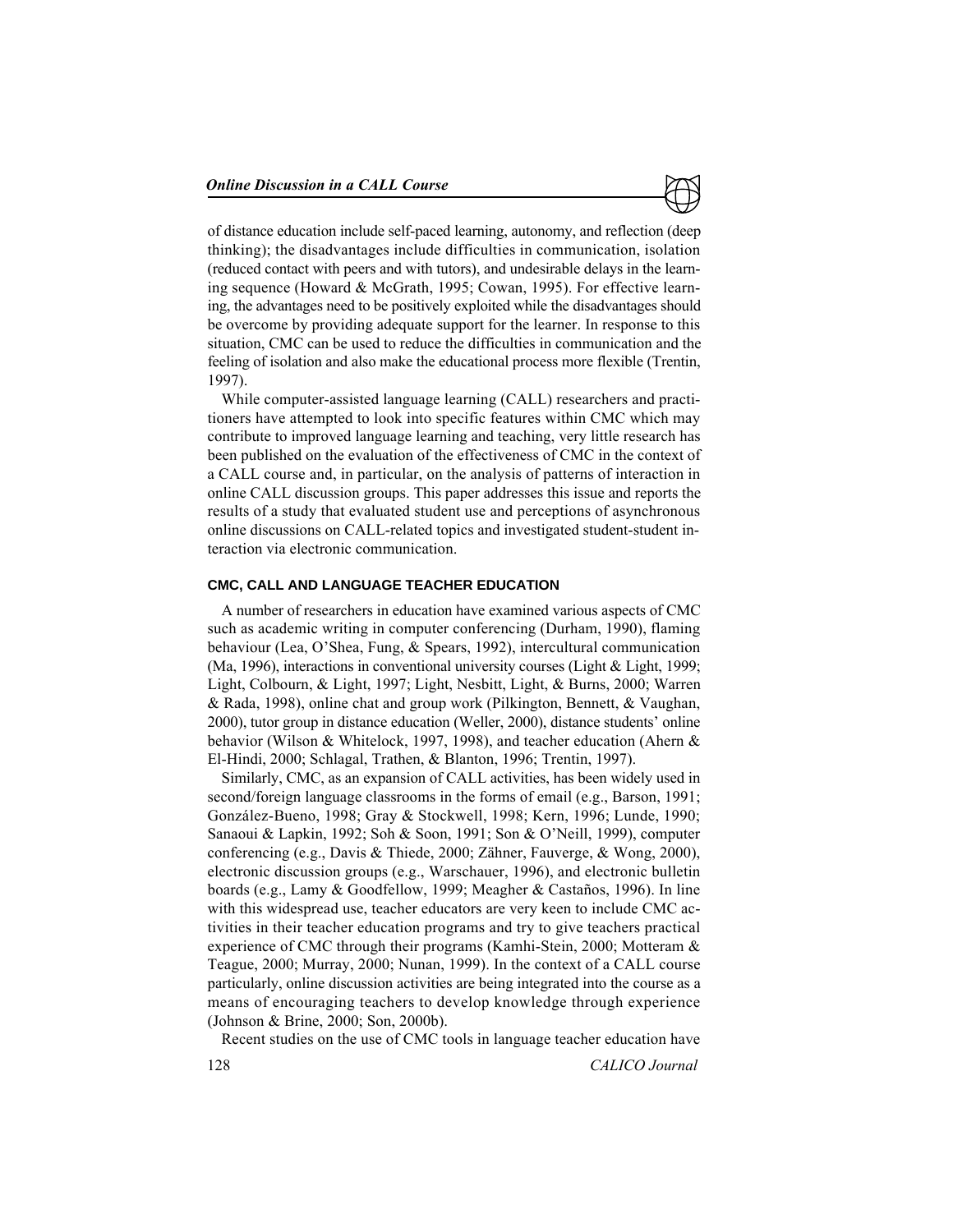shed some light on the issues of the use of technology and the potential of CMC for teacher training. Nunan (1999), for example, investigated the learning opportunities provided by a web-based Master of Science program in TESOL through a case study. The participants in the study were four native speakers of English and one native speaker of Japanese. Data for the study included transcripts of synchronous web-based chats over an 8-week period and students' evaluations of the course in interviews. Nunan found that the students made connections between the context of their work and the context of their learning in web-based chatting, the discourse of the synchronous interactions was similar to face-to-face interactions, student-centred discussions occurred as the course developed, and the interactive classes facilitated the evolution of a shared culture between participants. While pointing out that web-based courses offer great potential for constructivist, student-centred and collaborative approaches to learning, he concluded that the technology is simply a tool which can be used to support face-to-face instruction. In another study on web-based bulletin board (BB) discussions in a TESOL MA course entitled Methods of Teaching Second Languages, Kamhi-Stein (2000) investigated 20 students' participation patterns in face-to-face discussions and in web-based BB discussions and their attitudes toward the latter. Through the analysis of transcripts of web-based BB discussions, Kamhi-Stein found an increase in student contribution and a decrease in the instructor's participation. She also found that there was no difference in the level of participation of nonnative English speakers versus native English speakers and that web-based BB discussions promoted peer support and collaboration whereas face-to-face discussions reflected the initiation-response-evaluation pattern. She concluded that a web-based BB system can be a means of integrating technology into TESOL teacher education and helps teachers develop knowledge through collaboration.

## **THE STUDY**

### *Subjects*

The subjects in this study were 22 distance students (12 male and 10 female; mean age 39, ranging from 27 to 51 years) enrolled in a CALL course as part of their Masters programs offered through a university in Australia. They consisted of 17 native speakers of English, two native speakers of Korean, one native speaker of French, one native speaker of Hungarian and one native speaker of Slovakian. There were 19 ESL (English as a Second Language) and three LOTE (Language Other Than English—French, Chinese and Japanese in this study) in-service teachers residing in seven different countries, participating in the course. Of the 22 students, 19 were active in the online discussions and made contributions to the student-student interactions and responded to a webbased questionnaire while all of the students completed the unit questions and tasks assigned as part of their course requirements.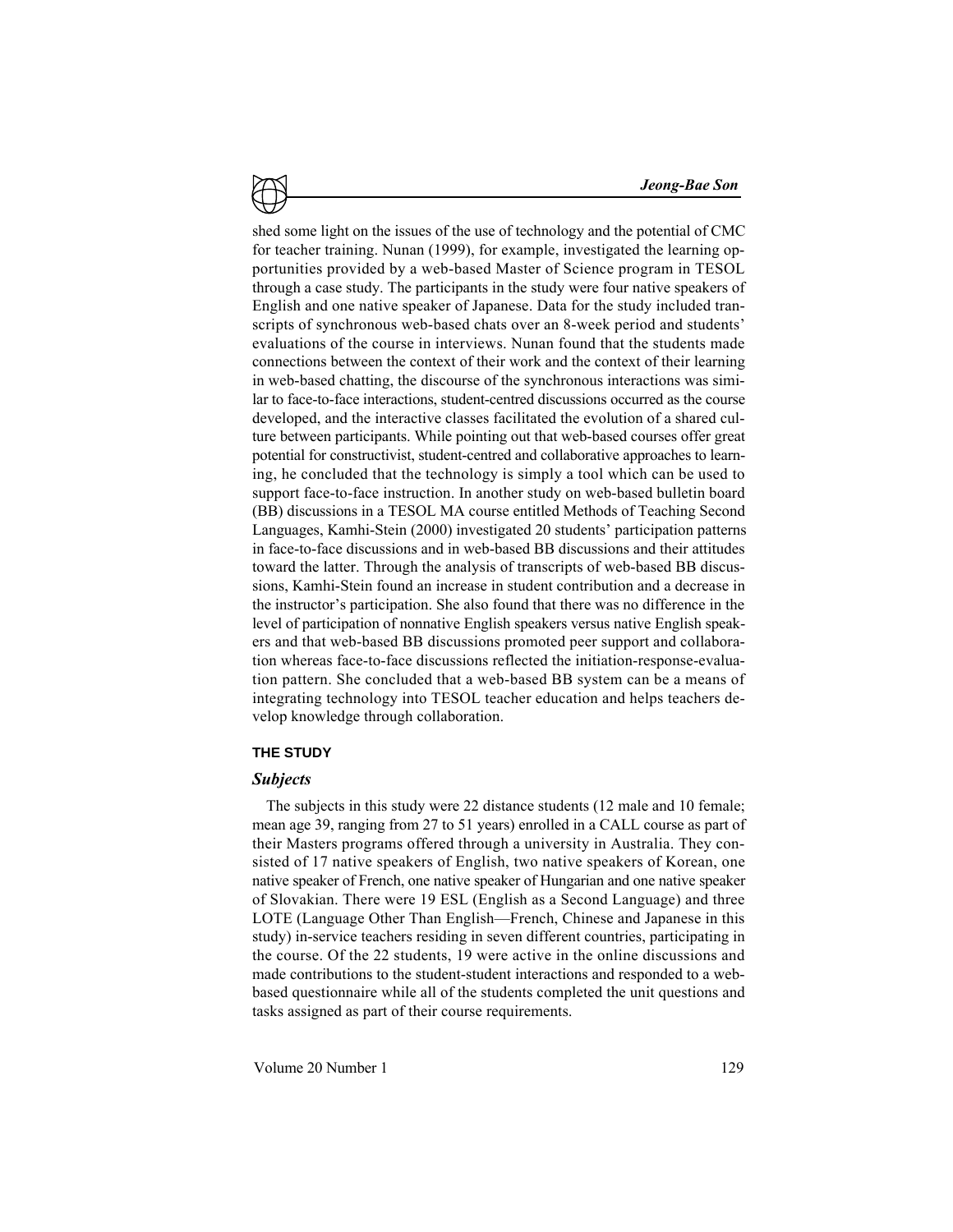### *The Course*

Offered by distance education over a 15-week period, the CALL course was designed to introduce language teachers to the field of CALL by providing them with insights into key aspects of CALL and a basic knowledge of the practical uses of computer technology in language instruction. The course consisted of three major modules: (a) a discussion on basic concepts of CALL and identification of terms associated with CALL, (b) a review of previous research on CALL and discussion of general trends and issues in CALL research, and (c) attempts to answer the question of what language teachers can do with CALL to enhance second language teaching. The final module explored language teachers' roles and tasks in CALL environments in terms of observation, design, implementation, evaluation, and management. The assessment for the course consisted of three assignments: two essays and a CALL design/evaluation project. In addition, the course had the requirement of participating in an online discussion group.

## *Materials*

At the beginning of the course, the students received a study package containing an introductory book, a study book, and selected readings. The study book was their guide to studying the course. It provided a framework of the concepts presented in the course, directed them to appropriate readings, and contained frequent exercises and questions that they were advised to complete. It also contained various prompts to post messages to the online discussion group.

In the preparation stage, the electronic discussion group was created to hold discussions using text messages as a medium for communication. The online structure of the discussion group allowed participants to post messages, primarily focused on issues arising from the course content, for everyone to read and to respond to at the convenience of the participants. As part of the course assessment (weighting of 10%), students' contributions to the discussion group, including their completion of unit questions, tasks, and participation in online interactions, were marked by the instructor in terms of the quality and quantity of their contributions.

At the end of the course, a web-based questionnaire was used to document the students' use and perceptions of the online discussions. The questionnaire was composed of two parts, the first containing 10 statements requiring numerical responses and a second section asking for written responses to five questions. A numerical code from one to five was used in the first section, ranging from strong disagreement to strong agreement.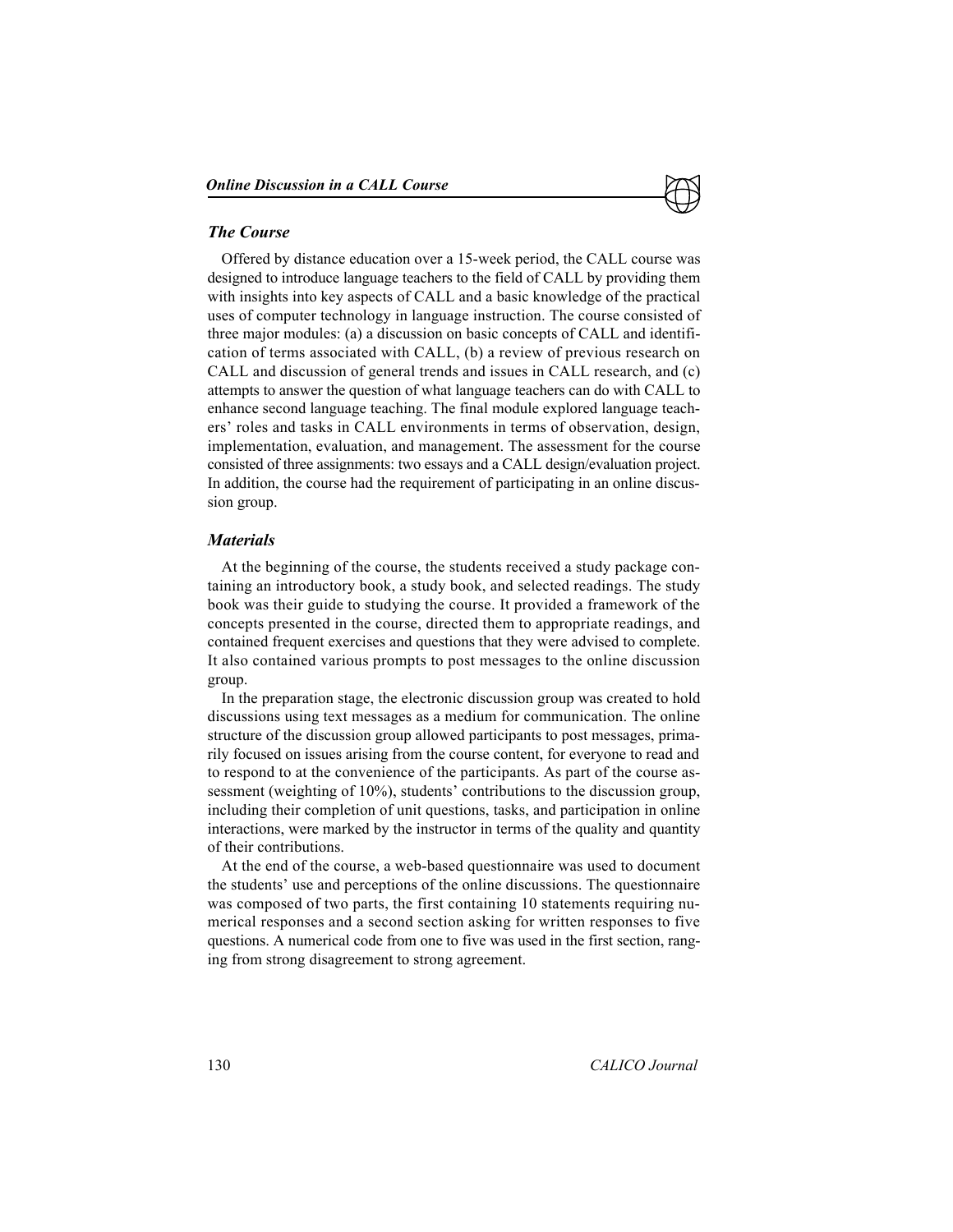#### **RESULTS**

## *Postings to the Online Discussion Group*

## Participation

Participation in the online discussion group was classified into three categories: fully task-focused, partially task-focused and off-task. Fully task-focused postings were those that included a direct answer to the unit questions, a compulsory aspect of the online course work. Partially task-focused messages were those that responded to another student's answers or which discussed topics relating to CALL (e.g., language learning/teaching and computer issues). Postings that were not related to CALL were classified as off-task (see Table 1).

#### Table 1

Categories and Frequencies of Postings to the Online Discussion Group

| Participation                                |     |          |
|----------------------------------------------|-----|----------|
| Full task focused                            | 224 | (47%)    |
| Partially task focused                       | 209 | (43%)    |
| Off task                                     | 47  | $(10\%)$ |
| Message types                                |     |          |
| Task-based messages                          | 224 | (47%)    |
| Interactive messages                         | 191 | (40%)    |
| Self-introductory messages from the students | 23  | (5%)     |
| Informative messages from the instructor     | 16  | (3%)     |
| Erroneous messages                           | 16  | (3%)     |
| Administrative matters                       | 10  | $(2\%)$  |

*Note:* A total of 480 messages were posted in the discussions, excluding discontinued students' messages posted in the early stage of the study.

Student contributions in the online discussions were primarily in the forms of fully and partially task-focused messages. Almost half of the posted messages were in direct response to the unit questions/tasks (47%), while 43% of all messages were partially task focused. Only 10% of postings were nontask related.

#### Message Type

Messages were grouped into six types: self-introductions, task-based answers, interactions, the instructor's informative messages, erroneous messages, and administrative matters. These types emerged from the content of the students' contributions. The task-based answers were a required part of the course evaluation while student interactions were optional.

The task-based answers accounted for almost half (47%) of all messages posted. Of the remaining messages, most were interactive contributions (40%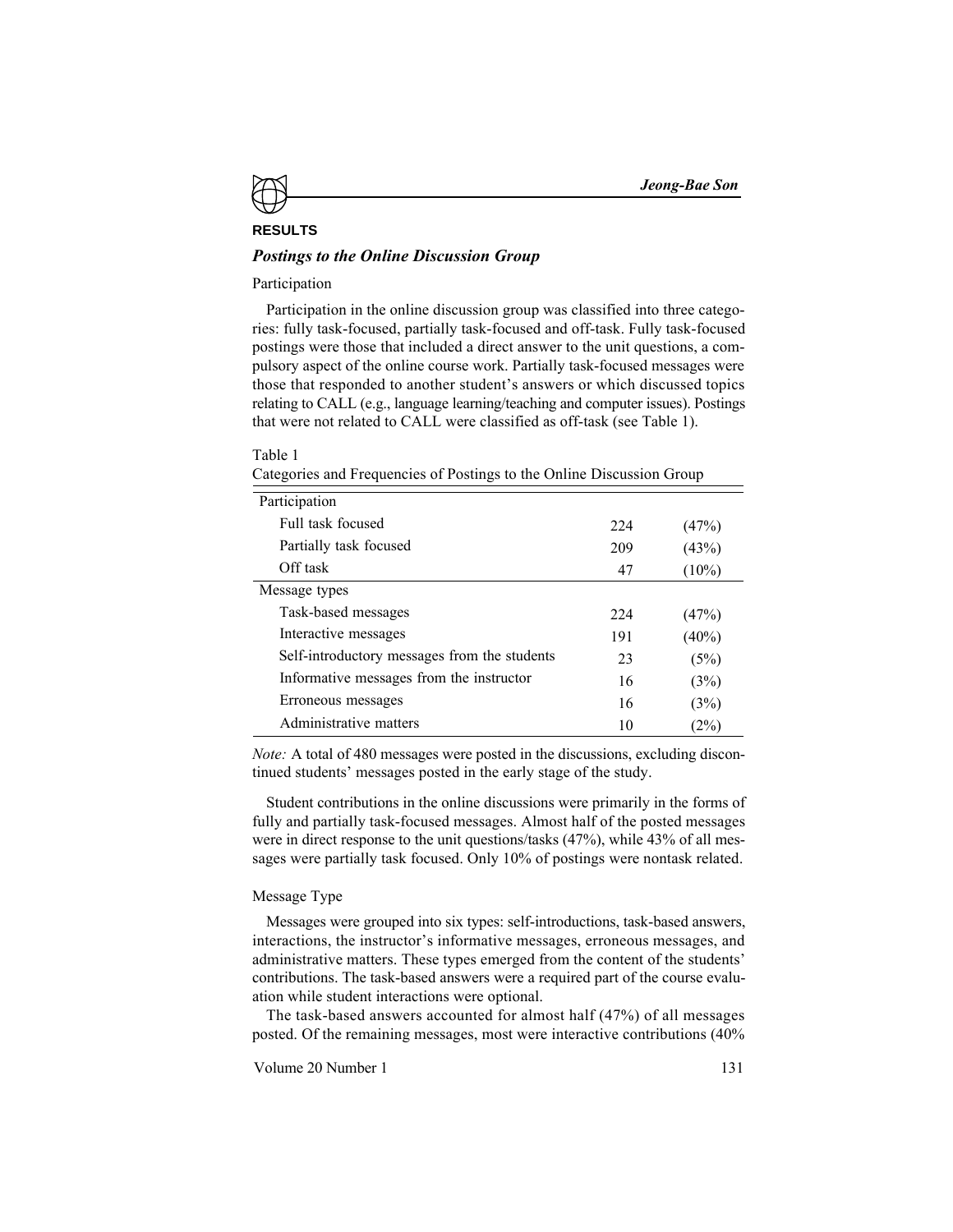

of all postings). All students gave a personal introduction, and these postings accounted for 5% of all contributions. The instructor posted a few messages to the discussion group at various intervals. Human error accounted for some messages; some contributions were occasionally repeated in sequence, and some students made apologies for their personal errors and mistakes. These postings were classified as erroneous messages. Some students also discussed administrative matters such as the purchase and delivery of course materials. Courserelated messages from the instructor, erroneous messages, and administrative messages were infrequent, and each accounted for less than 5% of the total.

#### Interactions

Interactive messages between the students were posted to the discussion group; a minimal number of student messages were directed to the instructor (see Table 2).

| Table 2<br>Categories and Relative Frequencies of Interactions |     |       |
|----------------------------------------------------------------|-----|-------|
| Interactions*                                                  |     |       |
| Student-instructor interactions**                              | 14  | (7%)  |
| Student-student interactions                                   | 177 | (93%) |

\* A total of 191 messages were categorized as interactions.

\*\* The students were encouraged to use email as the main channel of communication with the instructor. The instructor received 175 direct email messages from the students during the semester.

The student-student interactions (177 messages in total, 93% of all interactive messages) were further categorized into six subcategories: greetings, asking questions, giving opinions/ideas, providing information, expressing support, and offering thanks. When multiple categories appeared in one message, only one category was assigned on the basis of the main theme or purpose of the message Almost one half of the student-student interactions involved giving on- and offtask opinions and/or ideas on particular matters. Some students used the online discussion to provide information to other students, and these contributions accounted for almost one third of all student-student interactions. The students also used the online discussion to seek out information by asking questions (10% of the interactions). Greetings, expressions of support, and thanking others each accounted for less than 10% of the interactions (see Figure 1).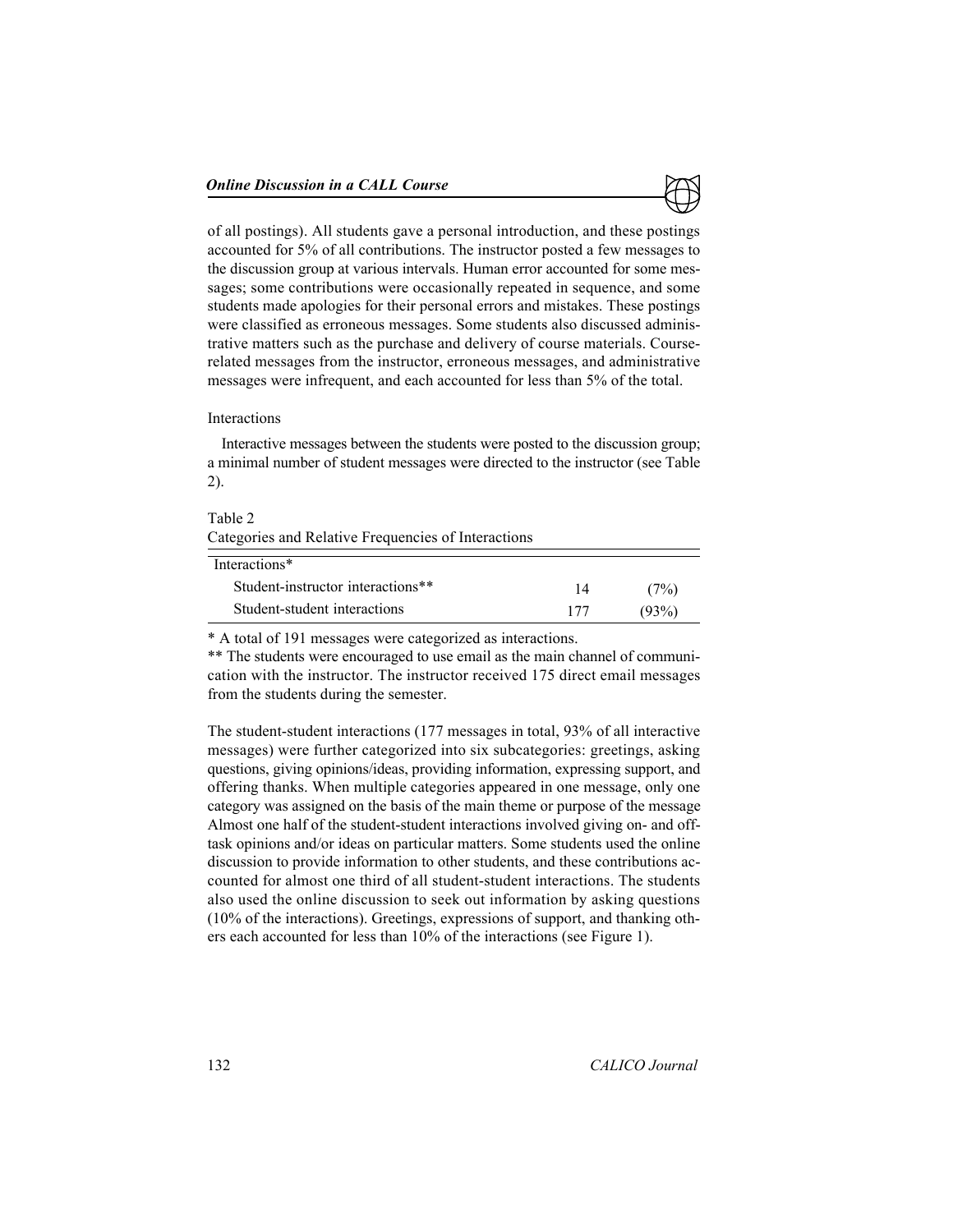

Categories and Relative Frequencies of Student-Student Interactions



### *Content of the Interactive Postings*

The students were asked to post their answers to a total of 16 open-ended questions and tasks in the study book given to the online discussion group. This activity allowed the students to feel free to comment on other students' answers and to share their ideas with them since there were no correct answers to the selected questions and tasks. Questions included

- Think about computer technology and learning. What do you think about the role of the computer in learning?
- What do you think about the future of CALL? Note the reasons for your view.
- What benefits do you see in using electronic mail in second language teaching?
- Make a short list of your own selected CALL resources for teachers' professional development. (Son, 2000a)

In most cases, the students' answers to these questions were accompanied by follow-up interactions. For example, the discussion of the future of CALL appeared to be initiated on two separate occasions. The first interaction included a student's opinion posted in response to a task-based answer and a request for other students' comments.

Yes, I am so glad that there is someone who doesn't believe computers will substitute conventional teaching/learning. I agree that computers will alter traditional classrooms for better, but human factor will still need to be present. … It is interesting to know what other people think of our classroom future

RE: computers. (*Student Q*)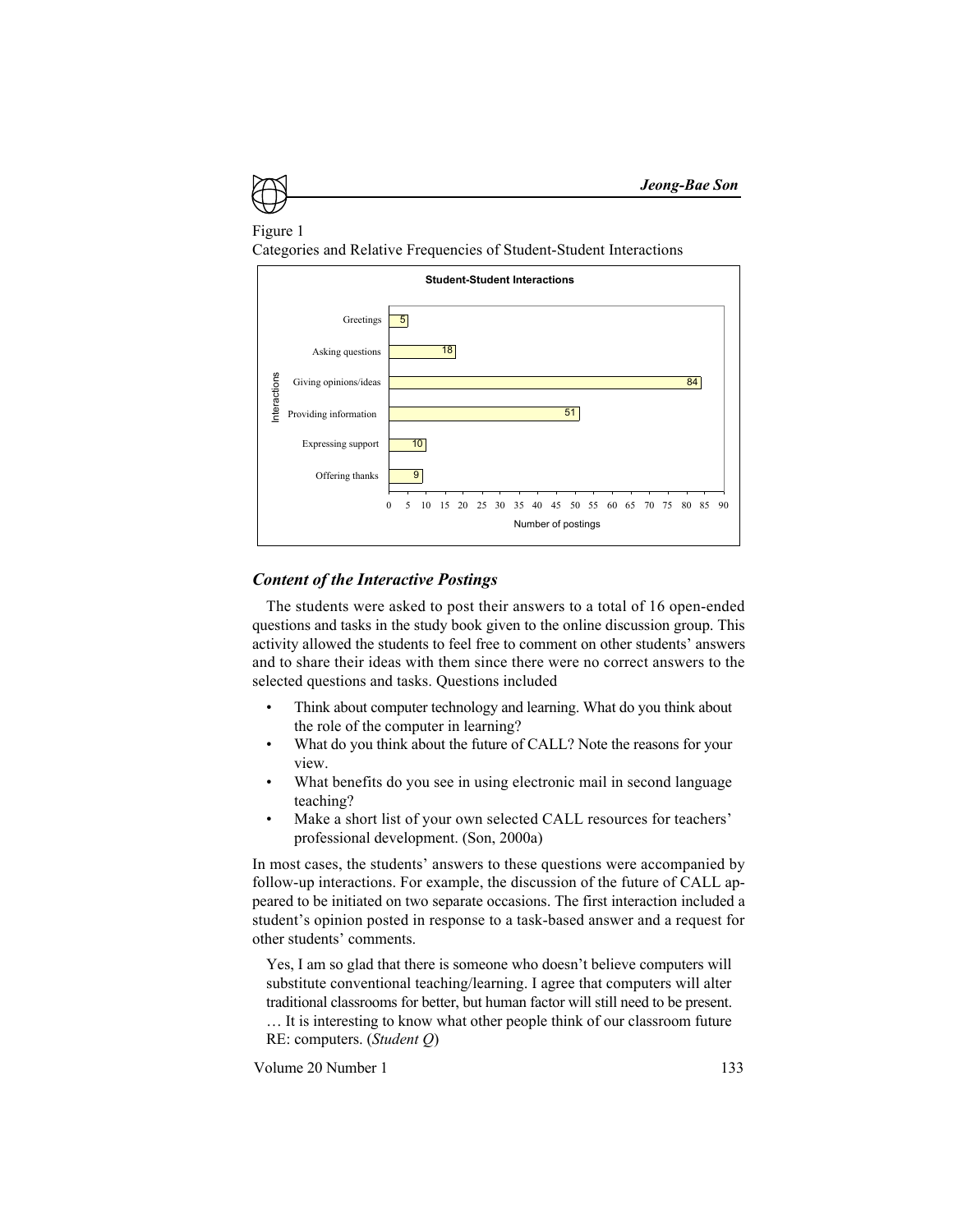

It appeared that no student directly responded to this comment, but three other students expressed similar ideas when the topic resurfaced. For example, *Student V* responded to *Student D*'s task-based answer by writing, "I support your comments that see a viable future for CALL." Despite minor differences and justifications for personal opinions, these students all agreed on a viable future for CALL as well as the notion that the classroom teacher cannot be replaced by the computer.

It is true that CALL is here to stay. I think it is useful for acculturation. But really, there is no substitute for a good language teacher that uses a variety of methods (computerized or noncomputerized) to make a language come alive for the novitiate language learner. (*Student V*)

I completely agree. The problem is that there aren't enough good language teachers to go around. Or in some larger classes, the teacher just can't give enough attention to each learner. This is one of the places that I hope CALL can come into its own. (*Student H*)

Topics that generated active discussions between group participants, apart from the questions given as course requirements, included the printing press, the quality of ESL teachers, IT skills and language learners, keyboard skills, and writing on the computer. For instance, the printing press gained some discussion from the students. This series of interactions were initiated by a student's statement and subsequent question.

It seems to me that the computer is simply a new, permanent and popular method of transmitting information and ideas. I wonder if academics had a similar discussion to the one we're having with regard to 'the book' after the printing press was invented? I suspect the question is not 'should we use the computer?' but only 'how should we use the computer?' in the classroom. Any thoughts? (*Student C*)

Another student responded, "Of course we are all threatened by what is new and more to the point, what we cannot completely control." The student went on to give examples of children that learn how to use the technological advances before the rest of society.

Another interactive discussion arose from *Student J*'s task-based answer in which he discussed "the demand for quality English education" and "the unqualified so-called ESL teachers and poor quality courses" offered by many English schools. While other students similarly expressed their concern about the lack of quality ESL teachers, *Student D* suggested a possible solution.

CALL has the potential to monitor quality control to some degree, although CALL programs need to be managed as I'm sure many of you can testify. It's becoming a saturated market out there and indeed our 'consumers' are demanding high quality education. And why shouldn't they have it?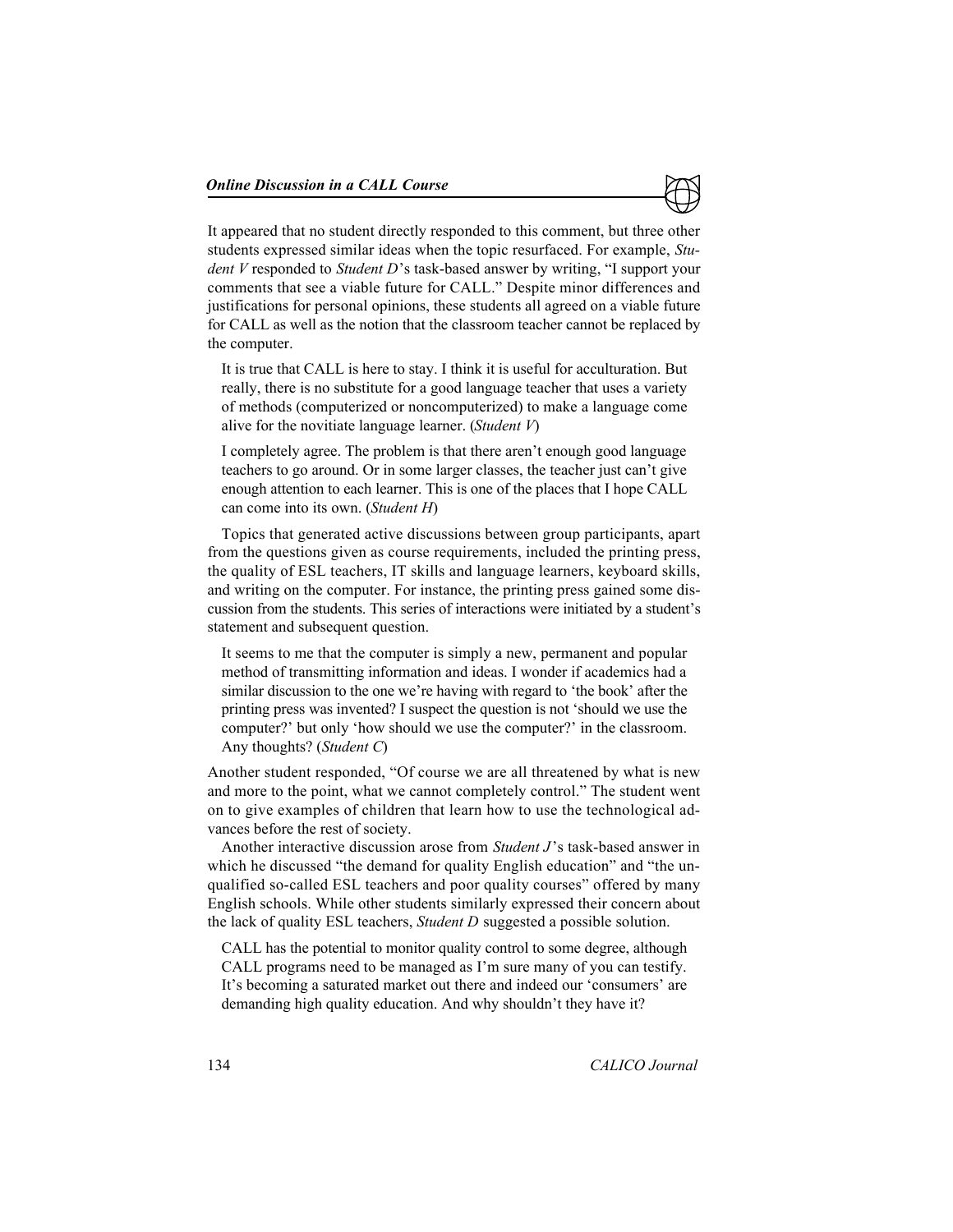Meanwhile, *Student A* posted his opinion that language teachers do not incorporate IT enough and that "we need to develop students' skills in IT through languages and languages through students' IT skills." He further asserted that IT should never have been used to "promote computer subjects, but to encourage the use of computers in ALL subjects" and that students must not be restricted by "insufficient knowledge of their learning tools." Another student expressed her agreement with this opinion and added, "Again language learning is contextual and CALL is not only learning language through a computer but learning how to communicate through a computer."

The interactive discussion on IT skills and language learners progressed onto English for specific purposes, with *Student C* and *Student D* giving their opinions. "This is an excellent example of how we must remember that English language teaching is situation specific," stated *Student D*. She went on to give examples of English for specific purposes, to which *Student C* replied, "But we try to teach fundamental English before we move onto English for specific purposes." *Student D* then justified her previous comment and added that "there is room for computer assisted learning" in English classes for specific purposes.

Unlike the previous discussions, interactions about keyboard skills were initiated by *Student H* simply writing,

Just read something which implies that poor keyboard skills mean that it is impossible for students to take part in real-time chatting activities. I'm not so sure about this—difficult yes—impossible no. Comments anyone?

Two students agreed with *Student H*'s opinion that it is not impossible. One student further added, "Perhaps the dual language keyboards may exacerbate the difficulty," while the other student suggested, "I think it's best to set up online chat situations after students have become familiar with the keyboard."

The most interactive topic discussed by the students concerned writing assignments on the computer, with a total of 19 postings (approximately 20% of all partially task-focused opinions/ideas). This discussion began with a statement by *Student R* concerning her interest and opinion on an article about computers in the second language writing classroom, especially the human-machine interface. She stated

If I'm honest I must say that for some reason, although competent enough with the editing tools in word processing, I still somehow need to do my 'planning' and initial shaping of a written assignment on paper which I then copy onto the PC for editing. I wonder if this reflects my prior experience in learning (very much the traditional precomputer type of learning). I also wonder whether more computer-friendly learners do absolutely everything on the screen without call on pen and paper. Does anyone else have a comment? (*Student R*)

Two students indicated that they also needed to write down their initial plan on paper, before using the computer for word processing. One student pointed out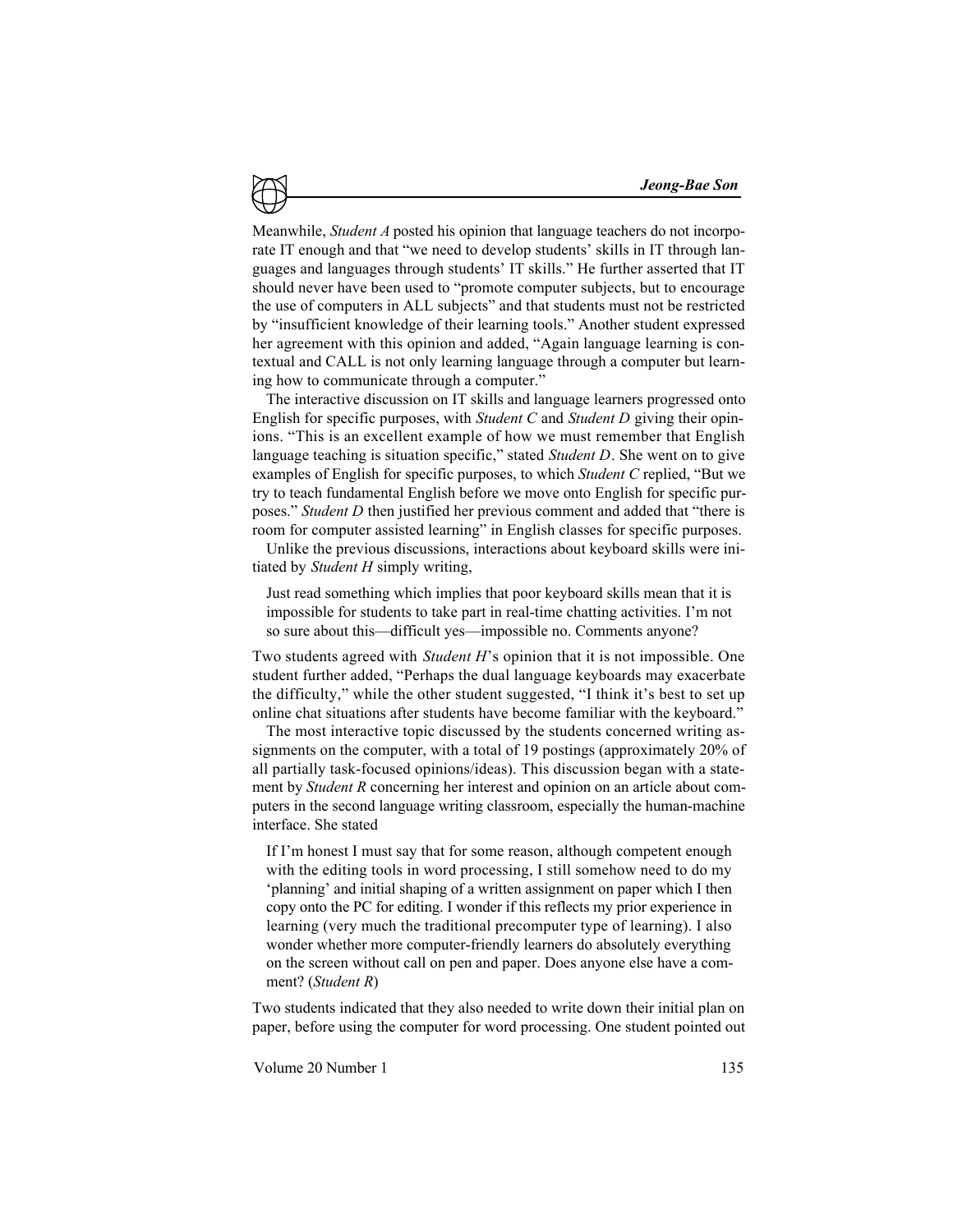

that while she uses pen and paper for academic writing, she types directly onto the computer for her freelance work; five students said they do not use pen and paper at all. Two students suggested that the reason they write on paper initially could be due to their age ('precomputer'). However, *Student Q* described how some of her teenage students also use pen and paper and suggests that "this is more or less habitual and it has nothing to do with generations." Another student, although not a user of pen and paper, said, "However, when it comes to going over the final drafts, I still like to print it out—for proofreading and final checking," to which three students agreed. This same student also initiated a mini-discussion by giving his opposing view to the statement that the use of drag and drop editing (for cutting and pasting) was time consuming compared with drawing an arrow on a paper draft. Others also disagreed with the statement and some further stated that they prefer to use the control keys instead of the pull-down menus.

## *Questionnaire*

#### Responses to Statements

The results of the students' responses to Section 1 of the questionnaire are given in Table 3. The first statement commented on whether the online discussion activities were enjoyable; the mean rating of 3.9 indicated that most students agreed with this statement. They also found the discussions constructive, with five respondents strongly agreeing (item 2). To the statement (item 3), "I feared peer evaluations on my answers and comments posted to the discussion group," a mean score of 2.6 indicated that the group was uncertain. Ten students, however, did not fear peer evaluations while five students did.

#### Table 3

| Average Ratings on the Questionnaire Items $(n = 19)$ |  |  |
|-------------------------------------------------------|--|--|
|-------------------------------------------------------|--|--|

| 136     |                                                                                                     | CALICO Journal |
|---------|-----------------------------------------------------------------------------------------------------|----------------|
| 10.     | I think that CMC can facilitate collaborative learning.                                             | 4.2            |
|         | 9. I think that online discussions are a good way of learning<br>CALL.                              | 4.3            |
|         | 8. I think that online discussions are essential for teacher training<br>for CALL.                  | 4.2            |
|         | 7. Communication and exchange of ideas were achieved<br>effectively through the online discussions. | 3.6            |
| 6.      | The online discussion group participation was a valuable<br>experience to me.                       | 3.8            |
|         | 5. I was satisfied with others' contributions to the discussion<br>group.                           | 3.6            |
|         | 4. I would have welcomed greater instructor engagement in the<br>online discussions.                | 3.9            |
|         | 3. I feared peer evaluations on my answers and comments posted<br>to the discussion group.          | 2.6            |
| $2_{-}$ | I found that the interaction in the discussion group was<br>constructive                            | 3.9            |
|         | 1. The online discussion activities were enjoyable.                                                 | 3.9            |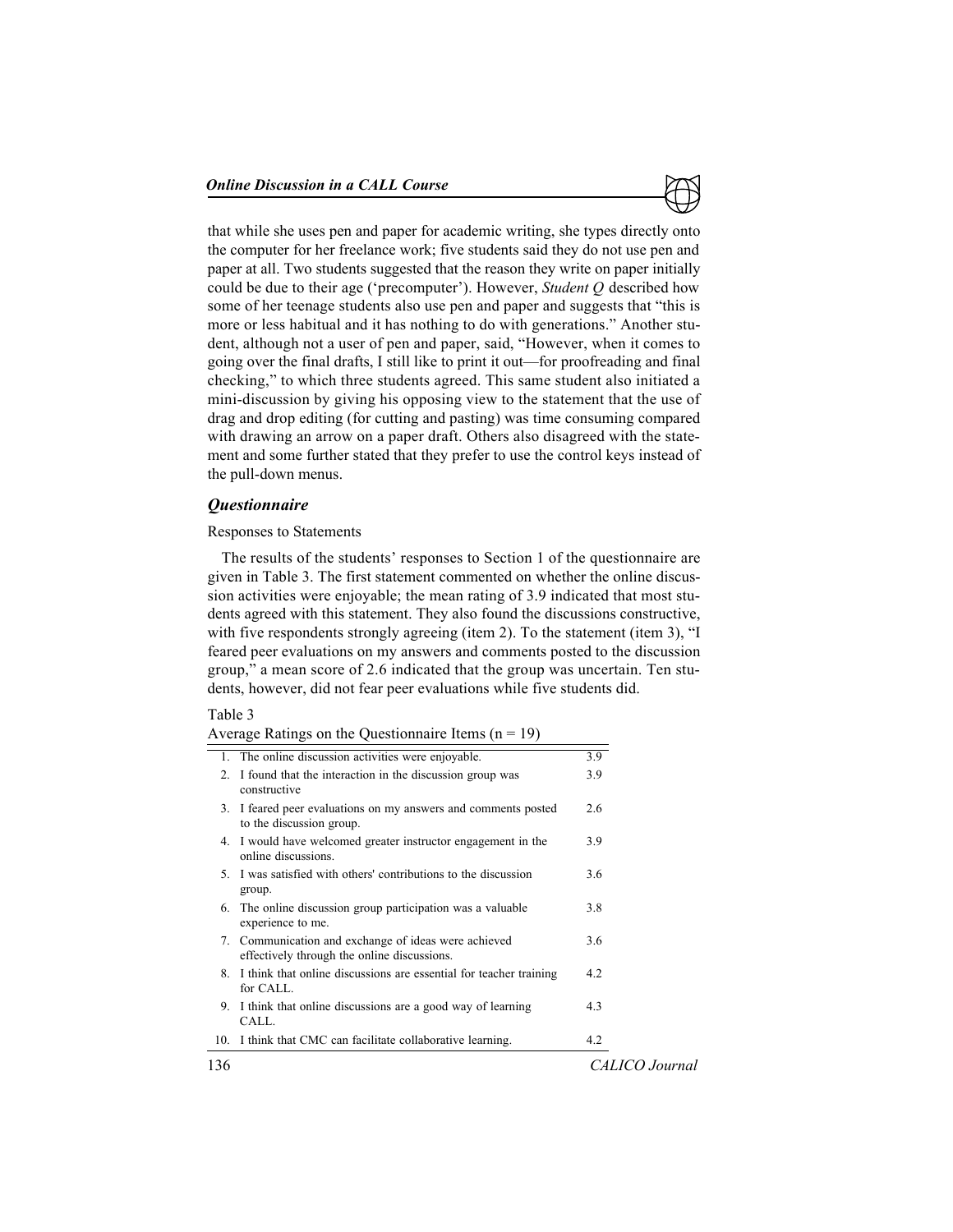Despite the intention that students would use the online discussions for collaboration, many students indicated that they would have welcomed more online instructor participation (item 4). Three of the 19 responses, however, disagreed with the statement, showing that a few students would not have appreciated greater instructor engagement. The statement (item 5) "I was satisfied with others' contributions to the discussion group" generated mixed responses (a mean score of 3.6), where 14 students were content with the discussions and five respondents were not.

While two respondents did not agree that the online activities were valuable, a mean of 3.8 indicated that most agreed with the statement in item 6. The question of the effectiveness of communication and exchange of ideas through the online discussions (item 7) generated 13 positive responses (mean of 3.6).

Approximately 84% of the respondents agreed to each of statements 8, 9, and 10. The students considered online discussions to be essential for teacher training in CALL, to be a good way to learn CALL, and to facilitate collaborative learning.

#### Answers to the Open-ended Questions

The questionnaire contained five open-ended questions. Students' responses to these questions are summarized below.

1. How did you deal with reading and responding to others' postings to the online discussion group?

The students' responses to this question show that most students responded differently to others' postings to the online discussion group. Only four respondents indicated that they read all the postings, with one of these students responding to many postings and one responding only "if a pertinent idea occurred to me." This student, along with another, also wrote notes from others' messages or printed others' postings for further study. Two students also downloaded new messages and read them off line. Three students said they only read what was interesting or relevant at that time and responded only to postings of particular interest to them. Two students indicated that they read postings to see how others answered the task-based questions while one did not read others' postings before submitting her own answers for "fear of it being more difficult to give my own opinion." Two students said they would post something that they thought might have been of use to their peers in the discussion group. In contrast, two students indicated that they used the online discussions as an information source by either asking questions or posting messages to seek out others' viewpoints, especially those who had more knowledge in a particular field. Similarly, one student said other students' answers or postings were useful when he had study problems. A student expressed that she was "more concerned about just writing my own postings as a requirement of the course. I was not so much concerned about interacting." Another student simply stated that he tried to be open minded and learn as much as possible about CALL.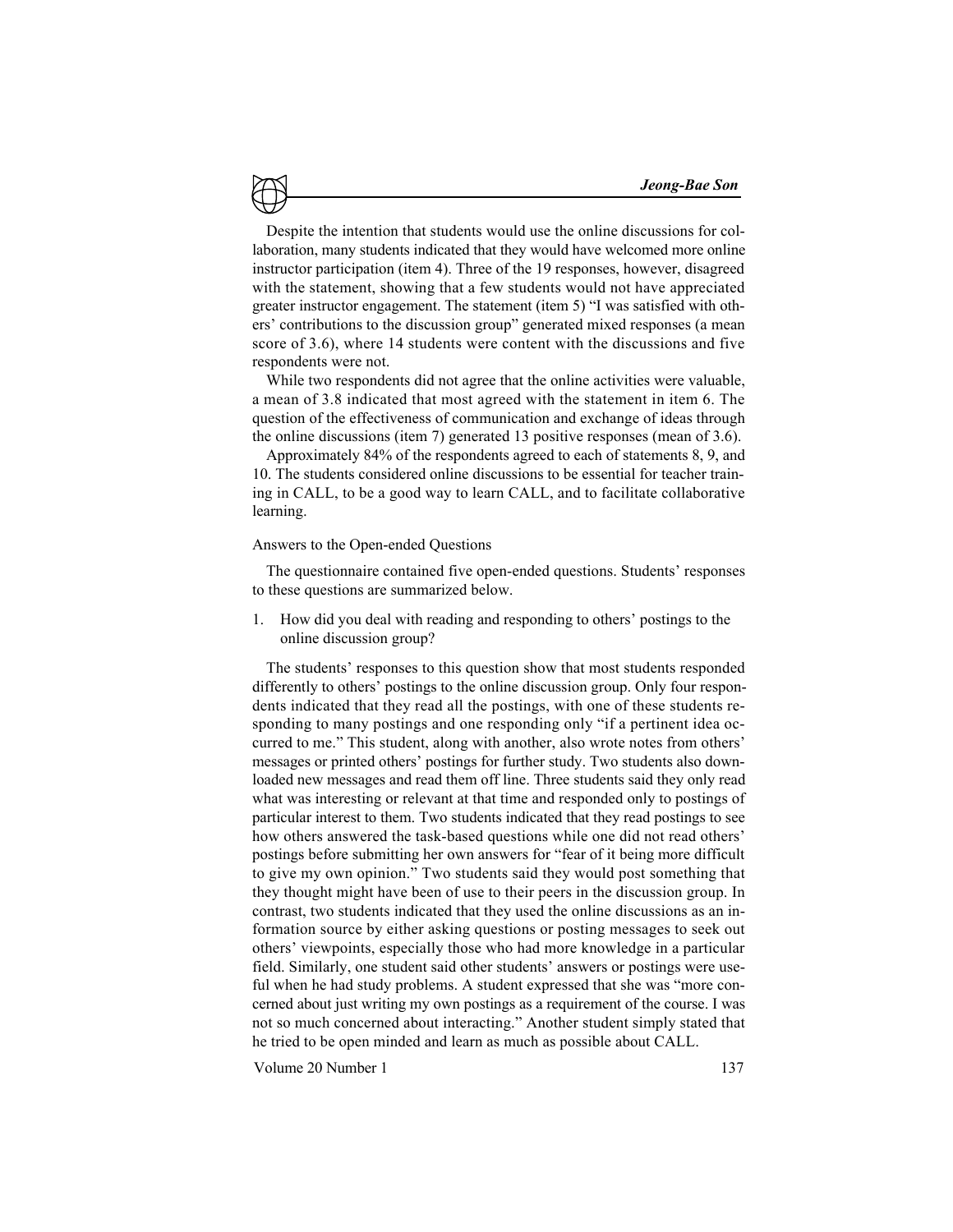2. What were the factors that affected your degree of participation?

Of the 19 respondents, 12 mentioned two or more factors that either positively or negatively affected their degree of participation. The most common factors, in order of decreasing frequency, were lack of time (9 comments), a decision that either no response was needed or selecting to respond to specific postings (8 comments), and technical problems, including lack of computer knowledge (4 comments). Other infrequent factors that had a negative effect on participation were intimidation by others' experience with computers and no other or instructor input. Positive influences included the enjoyment gained in reading others' responses and high interest levels.

3. What do you think are the strengths of the online discussions of CALLrelated topics or issues?

Fifteen of the 19 respondents listed more than one strength of online discussions of CALL-related topics or issues. The notion that these activities supported collaborative learning and group interaction was commented on by 12 respondents. Speed, including the availability of immediate help and the convenience of the online discussions, were strengths mentioned by 7 students. Five students pointed out the immediate relevance of the online discussions to the subject of CALL. As one student simply stated, "I think most importantly it demonstrates how CALL can be used effectively as a learning tool." Other strengths listed were peer support, educational value, and the building of a resource base, each one being mentioned three times. Other students also thought the activities were fun and stimulating. One student believed a strength of the online discussions was that they eliminated feelings of isolation that many distance education students face. Other reported strengths were that the activities were up to date, that there was an opportunity to talk professionally and technically with someone, and that those living in non-English-speaking countries were able to use English.

4. What suggestions do you have for improving the online discussion group of the CALL course?

The most common suggestions made by the students were to have more instructor participation (recommended by six students), to have smaller group discussions (e.g., setting up interest groups and collaborative projects; from three respondents), and to categorize messages enabling easier perusal and choice of which postings needed a response (three students). Three respondents also recommended the online activities should allow for more informal discussion. One student recommended that a summary of the most useful postings (e.g., those containing web sites relating to CALL) be available for future students. Other suggestions for improvement were requirements that different people post answers to different questions in order to promote discussion and reduce bore-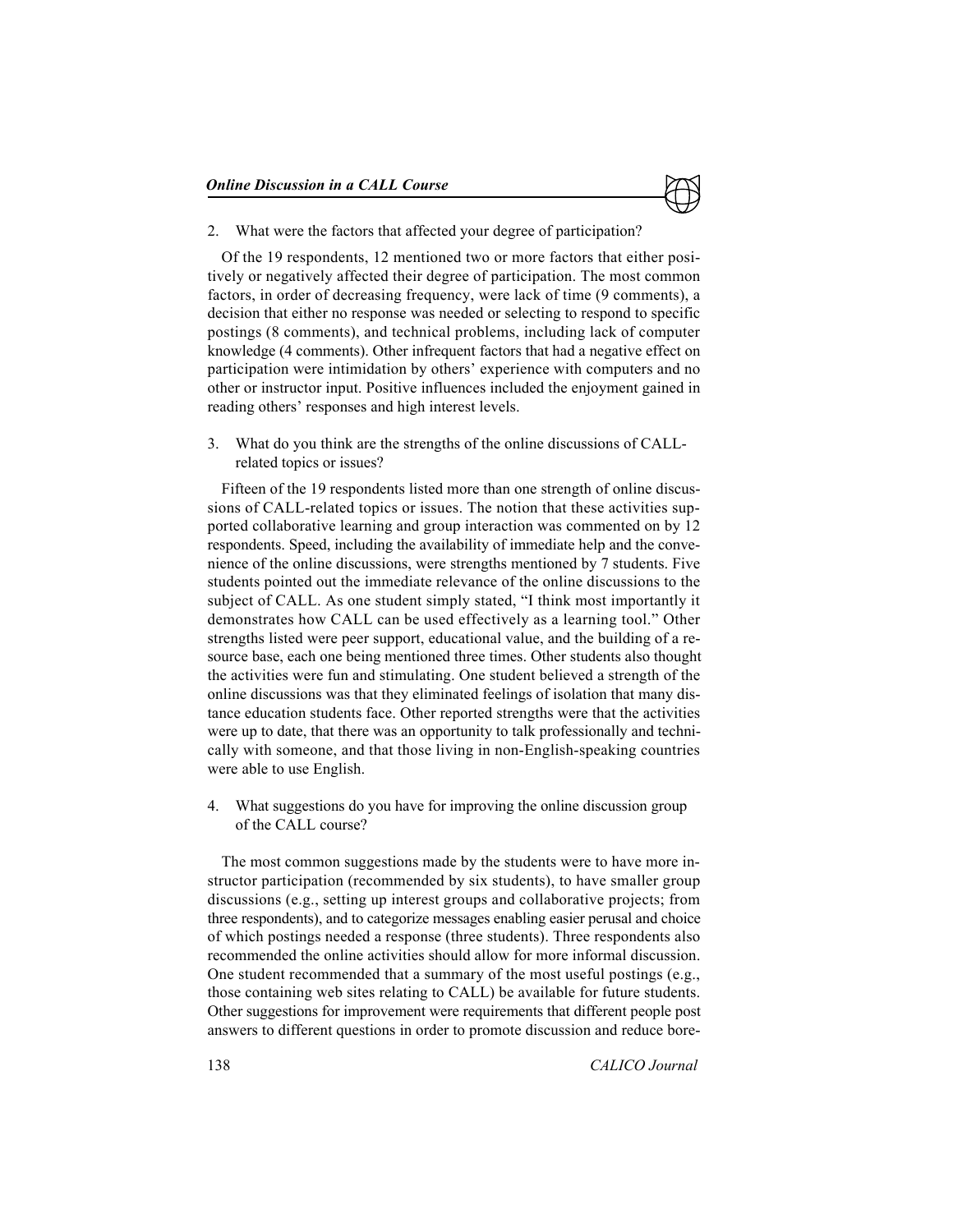dom and that students should post their comments on at least one other person's posting. While three students had no response to this particular question, two stated that the online activities met their expectations and needed no improvements.

5. Are there any other comments you would like to make about any aspect of group-based CMC discussion?

Seven students had no other comments to make, and, of the remaining 12 respondents, six made general comments such as discussing computer problems and their hopes and visions for the implementation of CALL in language classrooms. Some students expressed concerns about problems encountered while participating in the online discussion. For example, one student stated, "The group was so large that the responses tended to move down the screen quickly and be buried." Four respondents expressed the positive outcomes of participating in the online discussion group activities. One student commented

I really enjoyed it, liked getting to 'know' other students, their comments on the material, their sharing of Web sites and knowledge. It added a very human dimension to the unit which is difficult to convey in distance learning. Quite apart from the human aspect, it was very valuable in obtaining comments and hints for additional material and research.

#### **DISCUSSION**

This study evaluated the use of group-based CMC discussion of CALL-related topics by analyzing patterns of student-student interaction in an online discussion group and investigating students' perceptions of the online discussion. Data collected from the study were examined through analyses of transcripts of postings to the online discussion group and students' responses to a web-based questionnaire.

Individual postings consisted of fully task-focused, partially task-focused, and off-task contributions. In terms of the frequency of the postings, the students produced fully task-focused postings most often (47%), followed by partially task-focused postings (43%) and noticeably fewer off-task postings (10%). Due to the course requirement, the students had to post their responses to the preselected questions and tasks and regularly produce fully task-focused contributions. Considering that many students gave their answers to several questions in one message, the number of fully task-focused postings could be easily increased if they were requested to post their answers to each question in one message. The partially task-focused postings reflected the students' subsequent discussions of the topics directly or indirectly relevant to the preselected questions and tasks. This particular group of students participated in the fully and partially task-focused discussions at similar levels.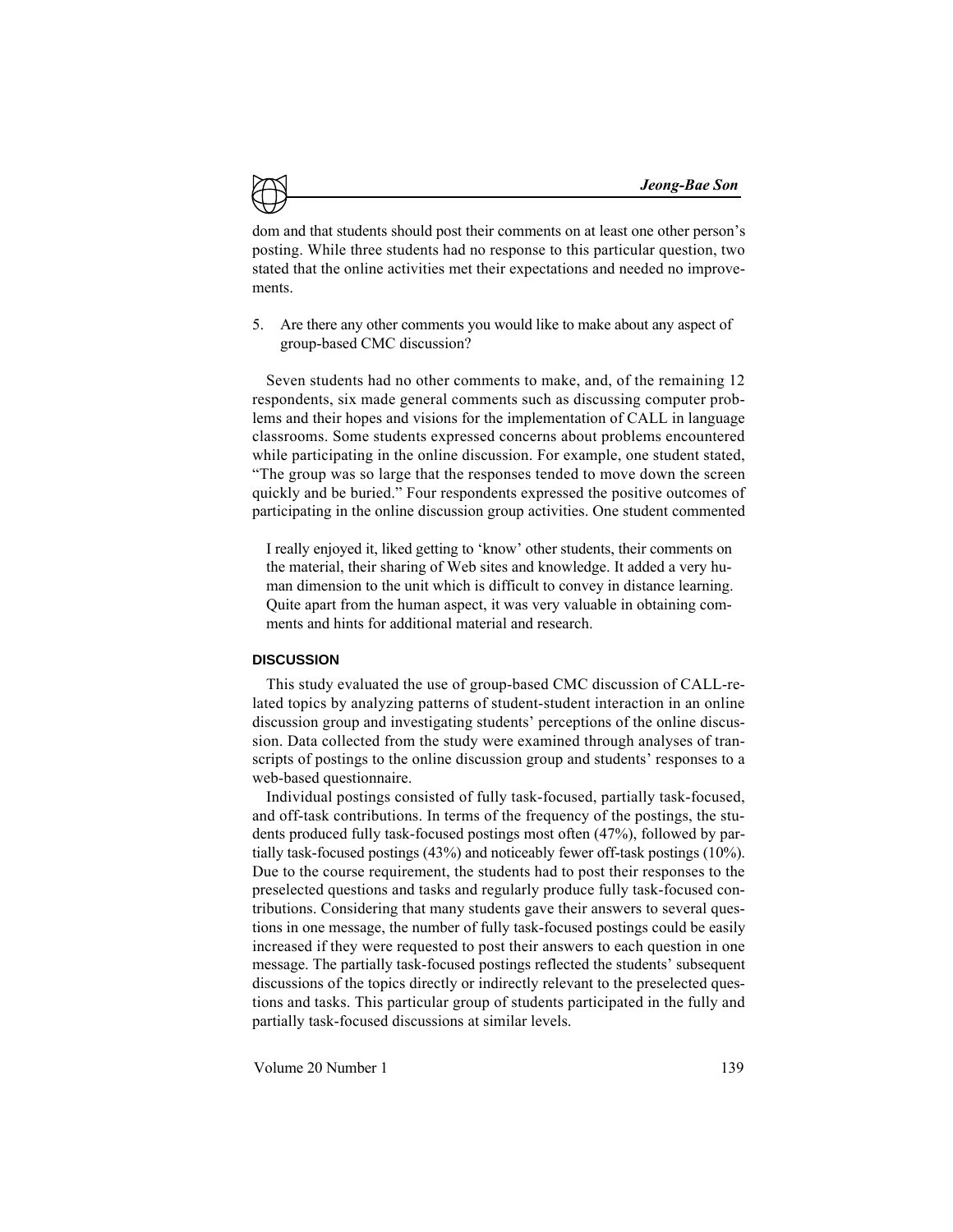

From the content of the postings, six message types were identified. Taskbased messages (47%) were fully task-focused contributions from the students. The frequency of postings indicate that 40% of all the messages were actual interactive messages between the participants. Other message types included the students' self-introductory messages (5%), the instructor's messages posted for the course (3%), the students' messages posted by errors or mistakes (3%), and the students' messages about administrative matters (2%). These percentages suggest that the student-student communication was maintained even in the absence of a strong guiding voice of the instructor. In the discussion group, the instructor assumed the role of observer and facilitator rather than director or guide of the discussions. It seems that this role allowed the students to formulate their own ideas and to learn for themselves from the online discussions although there might be room for the instructor's inevitable involvement in clarification and feedback on the students' discussions.

The interactive messages contained a large number of student-student interactions (93%) and very few student-instructor interactions (7%). In the studentstudent interactions, the students posted messages mainly to exchange their opinions and/or ideas with their fellow students and to provide information on CALL resources or CALL-related topics. These interactions indicate a high degree of peer support and collaboration in the CMC environment. This finding is similar to the finding reported in Kamhi-Stein (2000) on the use of webbased BB discussions.

The students' first responses to the course questions initiated their subsequent discussions on the responses and discussions on other issues of CALL. Based on the course content, most students produced interactive discussions on various aspects of CALL from their own perspectives. The online discussion provided the students with virtual space for exchanging ideas and opportunities for collaborative learning with their fellow students in the course. The students themselves took great control of the learning process throughout the course.

The students' overall reactions to the online discussion group were positive. The students considered the activities to be constructive, enjoyable, and valuable. The results of the questionnaire also indicate that some students feared peer evaluations on their answers and comments, but most either experienced no fear or were essentially uncertain. Many students were satisfied with the contributions submitted by others, but some suggested that they would have appreciated greater instructor engagement. Most students strongly agreed that online discussions are a good way to learn CALL, to facilitate collaborative learning, and to provide teacher training.

The students showed considerable diversity in their reading of and responses to others' postings. Time and personal interests were the most significant factors in their degree of participation. The strengths of the online discussions included collaborative learning, group interaction, speed, convenience, and the relevance of the online discussions to CALL. Smaller group discussions or projects were suggested for improving the online discussion group. These sug-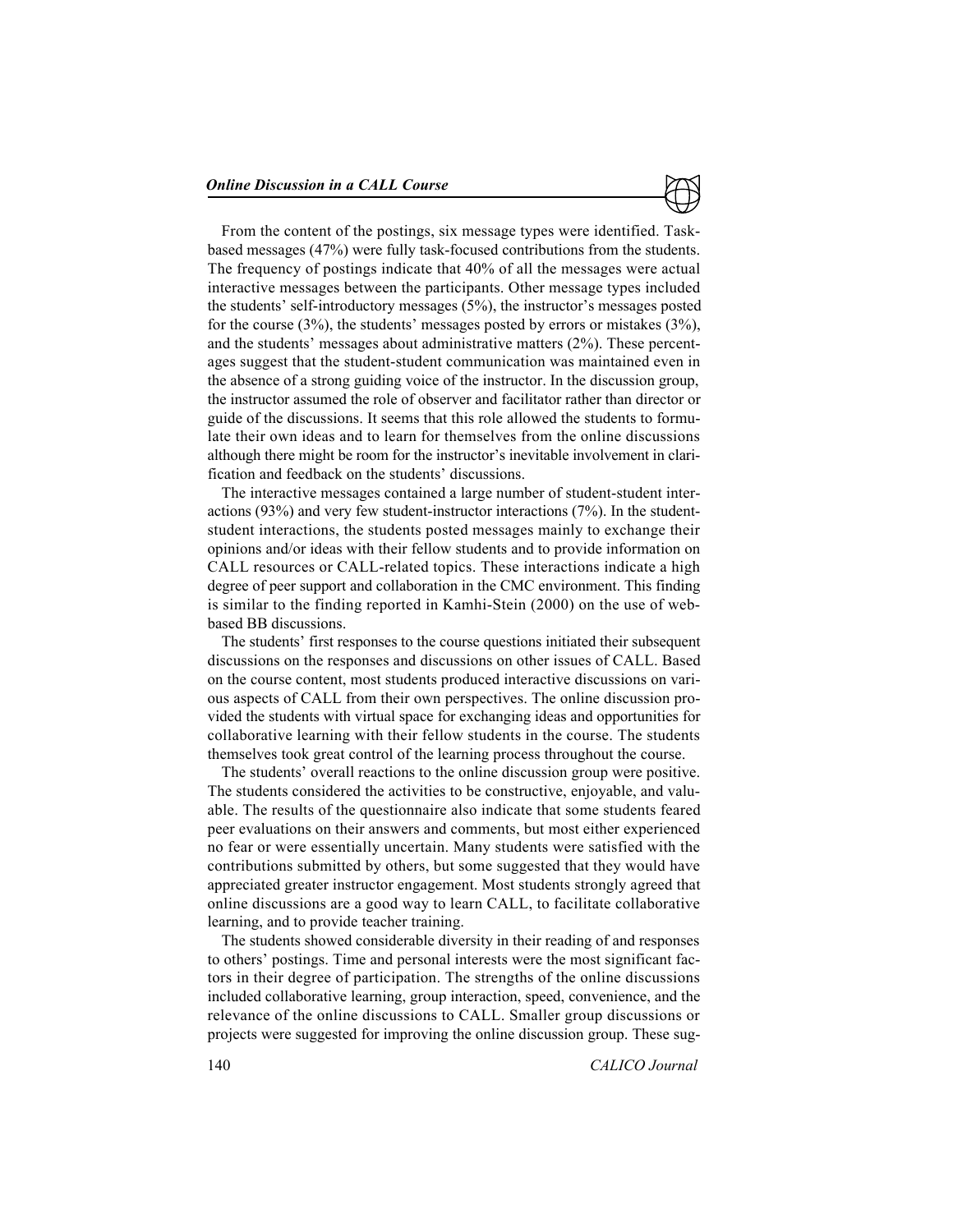gestions will be rechecked with other groups of students in the following academic year.

#### **CONCLUSION**

This study offers some insights into the issues of how effectively, and by what means, communication and exchange of ideas are achieved through online discussion, what patterns of interaction online discussion generates, and how teachers judge the value of their experience in electronic discussion. It also shows teacher educators the potential of CMC, particularly for online discussions, in a distance education CALL course for language teachers. Further, the use of CMC in language teacher education is important because it provides teachers with practical experience of CMC for its eventual implementation in their teaching situations as well as a collaborative communication channel with their fellow teachers. It would certainly be valuable to investigate the use of online discussions with many different groups of teachers in various contexts.

#### **ACKNOWLEDGEMENTS**

This study was supported by a research grant from the Office of Preparatory and Academic Support, the University of Southern Queensland. I would like to thank the students who participated in the study, Juanita Wolrige for her help with the data analysis, and two anonymous reviewers for their comments on a previous version of this article.

#### **REFERENCES**

- Ahern, T., & El-Hindi, A. E. (2000). Improving the instructional congruency of a computer-mediated small group discussion: A case study in design and delivery. *Journal of Research on Computing in Education, 32,* 385-401.
- Barson, J. (1991). The virtual classroom is born: What now? In B. F. Freed (Ed.), *Foreign language acquisition research and the classroom* (pp. 365-383). Lexington, MA: D. C. Heath.
- Cowan, J. (1995). The advantages and disadvantages of distance education. In R. Howard & I. McGrath (Eds.), *Distance education for language teachers: A UK perspective* (pp. 14-20). Clevedon: Multilingual Matters.
- Davis, B., & Thiede, R. (2000). Writing into change: Style shifting in asynchronous electronic discourse. In M. Warschauer & R. Kern (Eds.), *Network-based language teaching: Concepts and practice* (pp. 87-120). Cambridge: Cambridge University Press.
- Durham, M. (1990). Computer conferencing, students' rhetorical stance and the demands of academic discourse. *Journal of Computer Assisted Learning, 6,* 265-272.
- González-Bueno, M. (1998). The effects of electronic mail on Spanish L2 discourse. *Language Learning & Technology* [Online], *1* (2). Available: llt.msu.edu
- Gray, R., & Stockwell, G. (1998). Using computer mediated communication for language and culture acquisition. *ON-CALL, 12* (3), 2-9.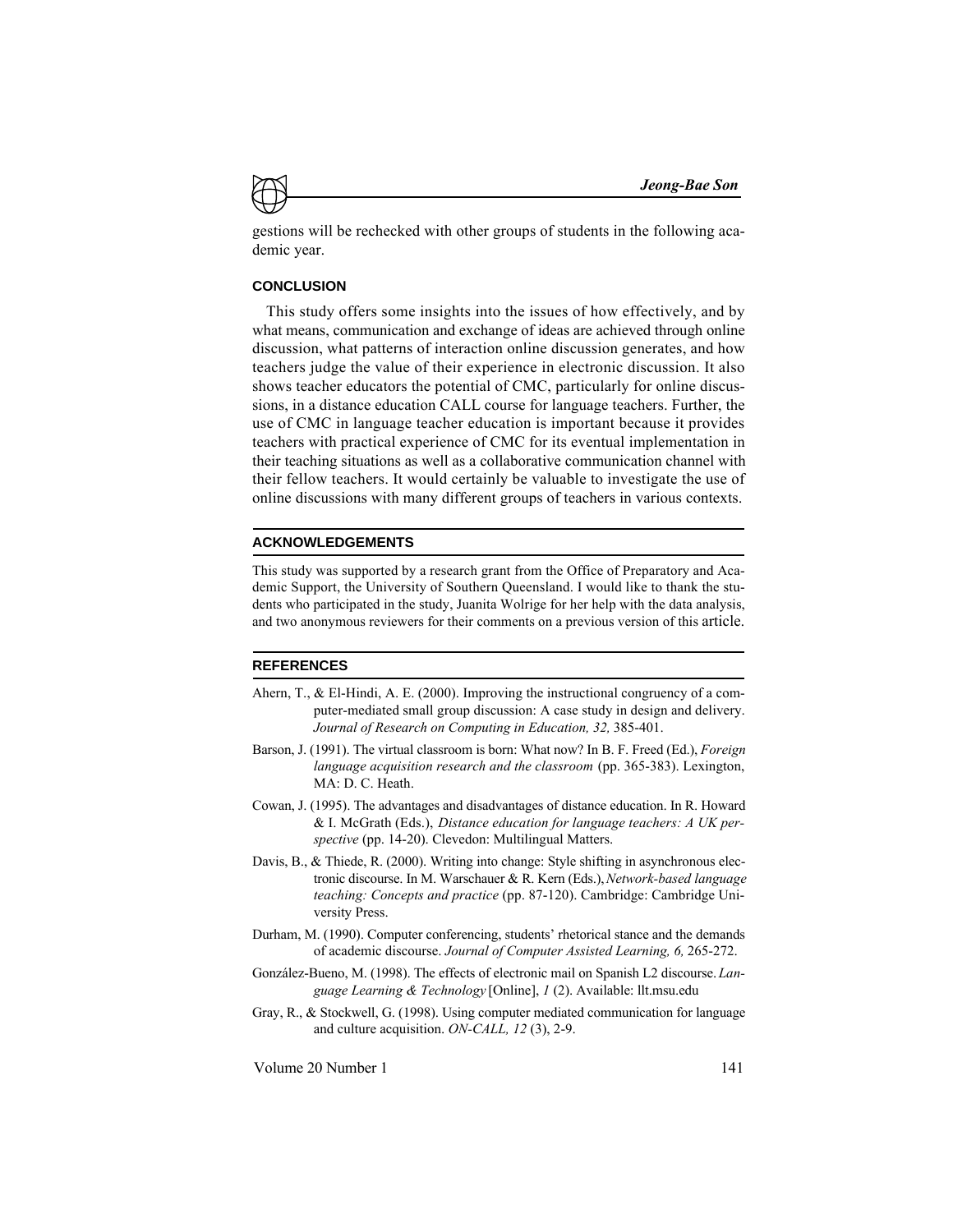- Howard, R., & McGrath, I. (1995). Introduction. In R. Howard & I. McGrath (Eds.), *Distance education for language teachers: A UK perspective* (pp. 1-13). Clevedon: Multilingual Matters.
- Johnson, E. M., & Brine, J. W. (2000). Design and development of CALL courses in Japan. *CALICO Journal, 17,* 251-268.
- Kamhi-Stein, L. D. (2000). Looking to the future of TESOL teacher education: Webbased bulletin board discussions in a methods course. *TESOL Quarterly, 34,* 423-455.
- Kern, R. (1996). Computer-mediated communication: Using e-mail exchanges to explore personal histories in two cultures. In M. Warschauer (Ed.), *Telecollaboration in foreign language learning: Proceedings of the Hawaii symposium* (pp. 105- 119). Honolulu, HI: University of Hawaii.
- Lamy, M.-N., & Goodfellow, R. (1999). "Reflective conversation" in the virtual language classroom. *Language Learning & Technology* [Online], *2* (2). Available: llt.msu. edu
- Lea, M., O'Shea, T., Fung, P., & Spears, R. (1992). 'Flaming' in computer-mediated communication: Observations, explanations, implications. In M. Lea (Ed.), *Contexts of computer-mediated communication* (pp. 89-109). London: Harvester Wheatsheaf.
- Light, P., Colbourn, C., & Light, V. (1997). Computer mediated tutorial support for conventional university courses. *Journal of Computer Assisted Learning, 13,* 228- 235.
- Light, P., & Light, V. (1999). Analysing asynchronous learning interactions: Computermediated communication in a conventional undergraduate setting. In K. Littleton & P. Light (Eds.), *Learning with computers: Analysing productive interaction* (pp. 162-178). London: Routledge.
- Light, V., Nesbitt, E., Light, P., & Burns, J. R. (2000). 'Let's you and me have a little discussion': Computer mediated communication in support of campus-based university courses. *Studies in Higher Education, 25* (1), 85-96.
- Lunde, K. R. (1990). Using electronic mail as a medium for foreign language study and instruction. *CALICO Journal, 3,* 68-78.
- Ma, R. (1996). Computer-mediated conversations as a new dimension of intercultural communication between East Asian and North American college students. In S. C. Herring (Ed.), *Computer-mediated communication: Linguistic, social and cross-cultural perspectives* (pp. 173-185). Philadelphia: John Benjamins.
- Meagher, M. E., & Castaños, F. (1996). Perceptions of American culture: The impact of an electronically mediated cultural exchange program on Mexican high school students. In S. C. Herring (Ed.), *Computer-mediated communication: Linguistic, social and cross-cultural perspectives* (pp. 187-202). Philadelphia: John Benjamins.
- Motteram, G., & Teague, J. (2000, April). *"Deep" learning and computer mediated communication: A case study of online teacher education*. Paper presented at the Networked Learning 2000 Conference, Lancaster University, UK. Available: collaborate.shef.ac.uk/nlpapers/Teague%20&%20Motteram-p.html.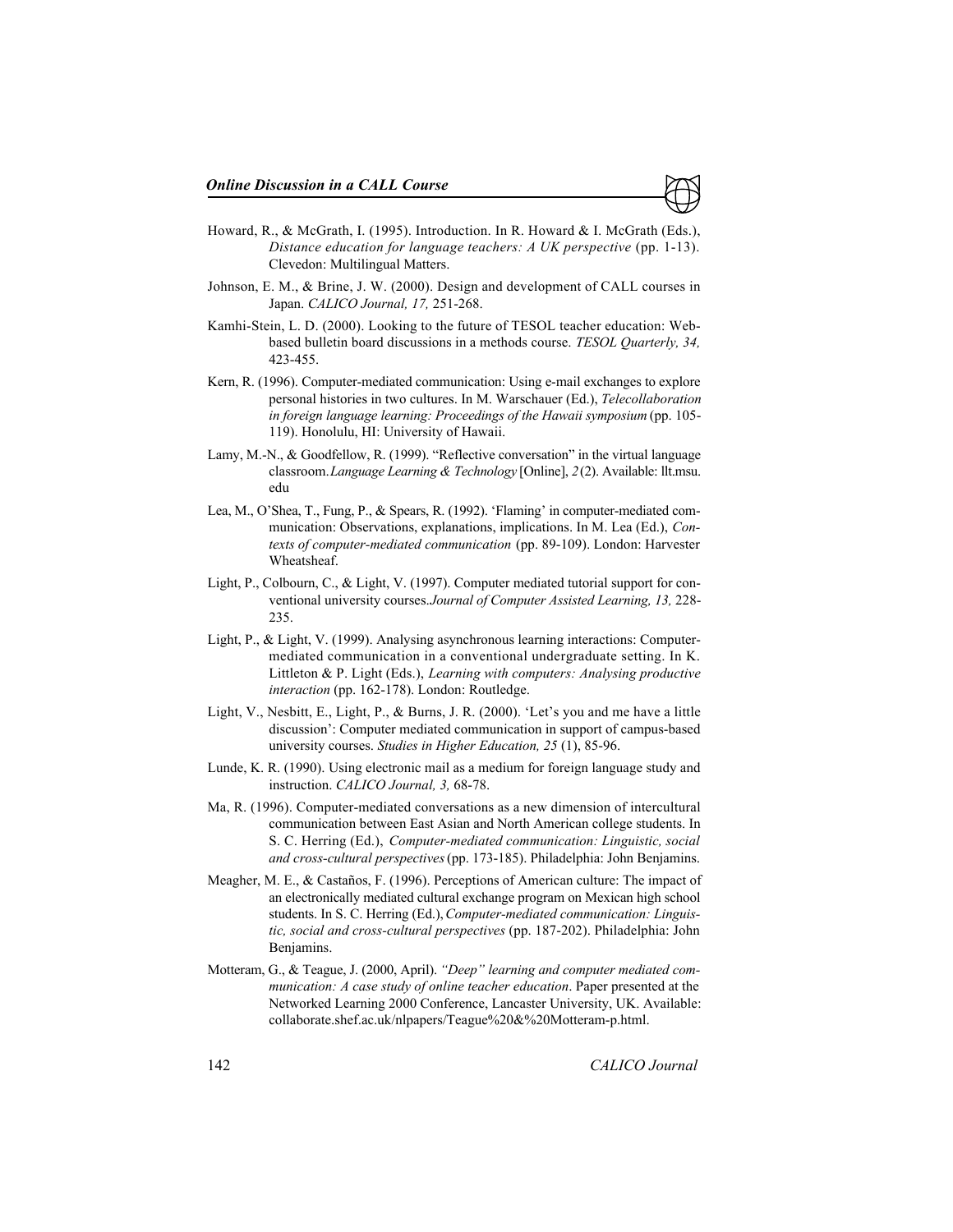- Murray, D. E. (2000). Protean communication: The language of computer-mediated communication. *TESOL Quarterly, 34,* 397-421.
- Nunan, D. (1999). A foot in the world of ideas: Graduate study through the Internet. *Language Learning & Technology* [Online], *3* (1). Available: llt.msu.edu
- Pilkington, R., Bennett, C., & Vaughan, S. (2000). An evaluation of computer mediated communication to support group discussion in continuing education. *Educational Technology & Society* [Online], *3* (3). Available: ifets.ieee.org/periodical
- Sanaoui, R., & Lapkin, S. (1992). A case study of an FSL senior secondary course integrating computer networking. *Canadian Modern Language Review, 48,* 525- 552.
- Schlagal, B., Trathen, W., & Blanton, W. (1996). Structuring telecommunications to create instructional conversations about student teaching. *Journal of Teacher Education, 47,* 175-183.
- Soh, B. L., & Soon, Y. P. (1991). English by e-mail: Creating a global classroom via the medium of computer technology. *ELT Journal, 45,* 287-292.
- Son, J.-B. (2000a). *Computer-assisted language learning: Study book*. Toowoomba: Distance Education Centre, The University of Southern Queensland.
- Son, J.-B. (2000b, July). *Distance education for language teachers: A CALL unit*. Paper presented at the Modern Language Teachers' Association of Queensland (MLTAQ) Biennial Conference, O'Shea Centre, Brisbane, Australia.
- Son, J.-B., & O'Neill, S. (1999). Collaborative e-mail exchange: A pilot study of peer editing. *Multimedia-Assisted Language Learning, 2* (2), 69-87.
- Trentin, G. (1997). Telematics and online teacher training: The POLARIS Project. *Journal of Computer Assisted Learning, 13,* 261-270.
- Warren, K. J., & Rada, R. (1998). Sustaining computer-mediated communication in university courses. *Journal of Computer Assisted Learning, 14,* 71-80.
- Warschauer, M. (1996). Comparing face-to-face and electronic discussion in the second language classroom. *CALICO Journal, 12,* 7-26.
- Weller, M. (2000). Implementing a CMC tutor group for an existing distance education course. *Journal of Computer Assisted Learning, 16,* 178-183.
- Wells, R. (1992). *Computer-mediated communication for distance education: An international review of design, teaching, and institutional issues*. American Center for the Study of Distance Education (ACSDE) Research Monograph, Number 6, The Pennsylvania State University.
- Wilson, T., & Whitelock, D. (1997). Monitoring a CMC environment created for distance learning. *Journal of Computer Assisted Learning, 13,* 253-260.
- Wilson, T., & Whitelock, D. (1998). Monitoring the online behaviour of distance learning students. *Journal of Computer Assisted Learning, 14,* 91-99.
- Zähner, C., Fauverge, A., & Wong, J. (2000). Task-based language learning via audiovisual networks: The LEVERAGE project. In M. Warschauer & R. Kern (Eds.), *Network-based language teaching: Concepts and practice* (pp. 186-203). Cambridge: Cambridge University Press.